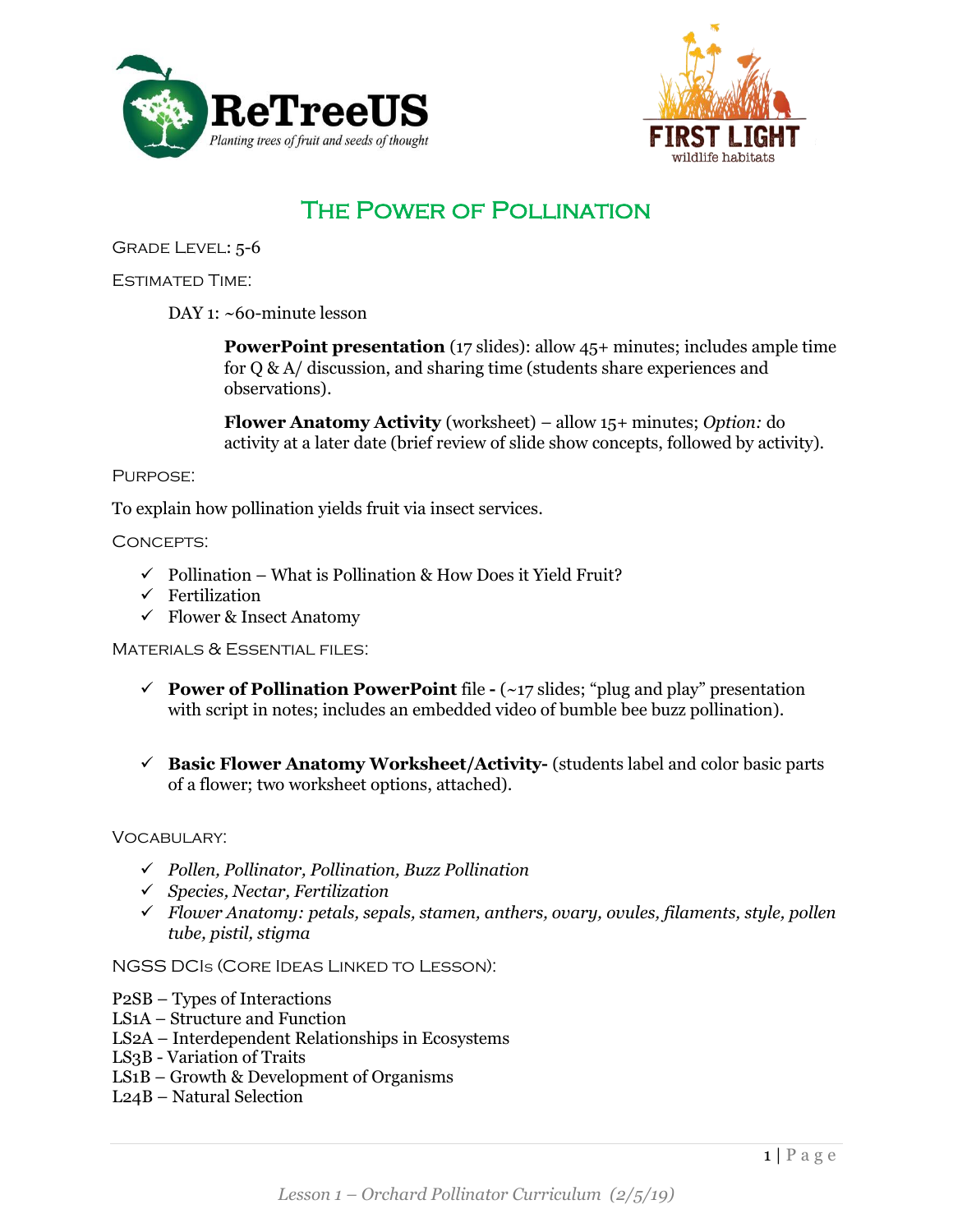#### Literacy outcomes:

Students will be able to demonstrate what they learned with the following statements:

- *I can explain how pollination works.*
- *I can name two different types of pollinators.*
- *I can explain how pollinators are needed to produce apples/pears/peaches on our orchard trees.*

PROCEDURES:

### **Classroom Activity: Worksheets**

- 1. Following the PowerPoint presentation, leave the flower anatomy slide up (Slide 12) which has a flower with all parts labelled. Note: the flower on the screen looks different than the worksheet flowers, challenging the students to figure out which parts are which on a flower with a different shape and overall look).
- 2. Students follow worksheet prompts… (color and label the flower parts)

## **Example slides**